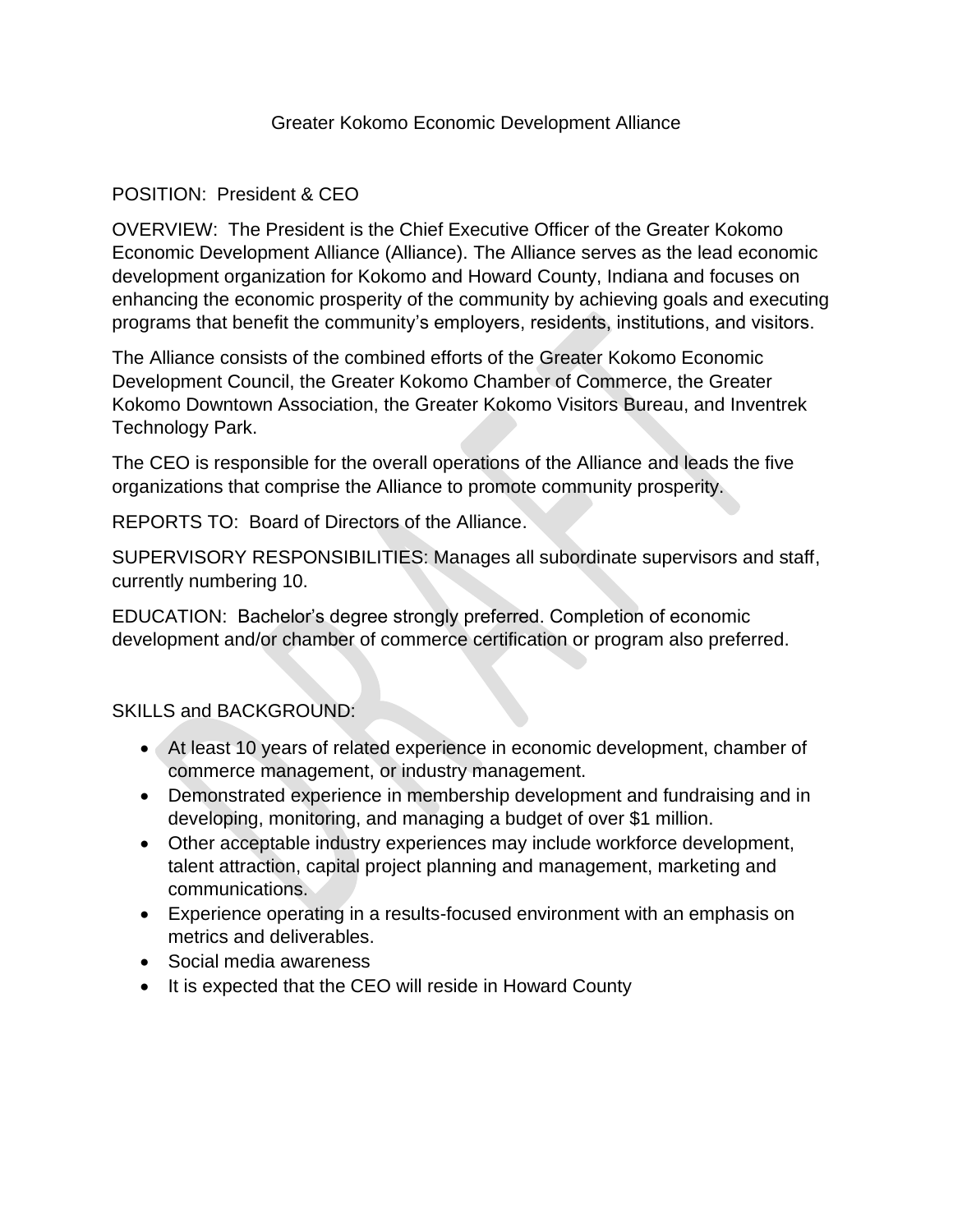# COMPETENCIES:

- -Leadership
- -Communication, oral and written
- -Initiative
- -Presentation abilities
- -Collaborative
- -Integrity

#### RESPONSIBILITIES:

- Develops a strategic plan that promotes the vision of the Alliance in cooperation with the Board of Directors.
- Ensures successful tactical implementation of the strategic plan.
- Refines the strategic plan as necessary to address marketplace and competitive challenges and opportunities.
- Attracts, recruits and retains an excellent professional staff.
- Maintains a workplace that embodies the values of the Alliance; promotes a culture of teamwork; engenders high staff morale; establishes clearly delineated responsibilities; and sets defined expectations for performance, accountability and success.
- Develops specific procedures, programs, budgets and policies in response to the strategic plan, including measurement guidelines to track and analyze performance.
- Assists the Chair and Executive Committee as needed to support the work of the Board of Directors.
- Communicates regularly with the Board of Directors, investors, regional partners, elected officials, and other constituents.
- Oversees and directs marketing initiatives to achieve measurable outcomes that produce leads and ensures professional management of leads in order to maximize the location, growth and expansion of businesses and investment in Kokomo and Howard County.
- Engages with public and private sector investors to provide the necessary financial support for the Alliance to succeed in its mission and to execute its Program of Work.
- Maintains existing investor relationships and develops new relationships through meaningful communication and interactions.